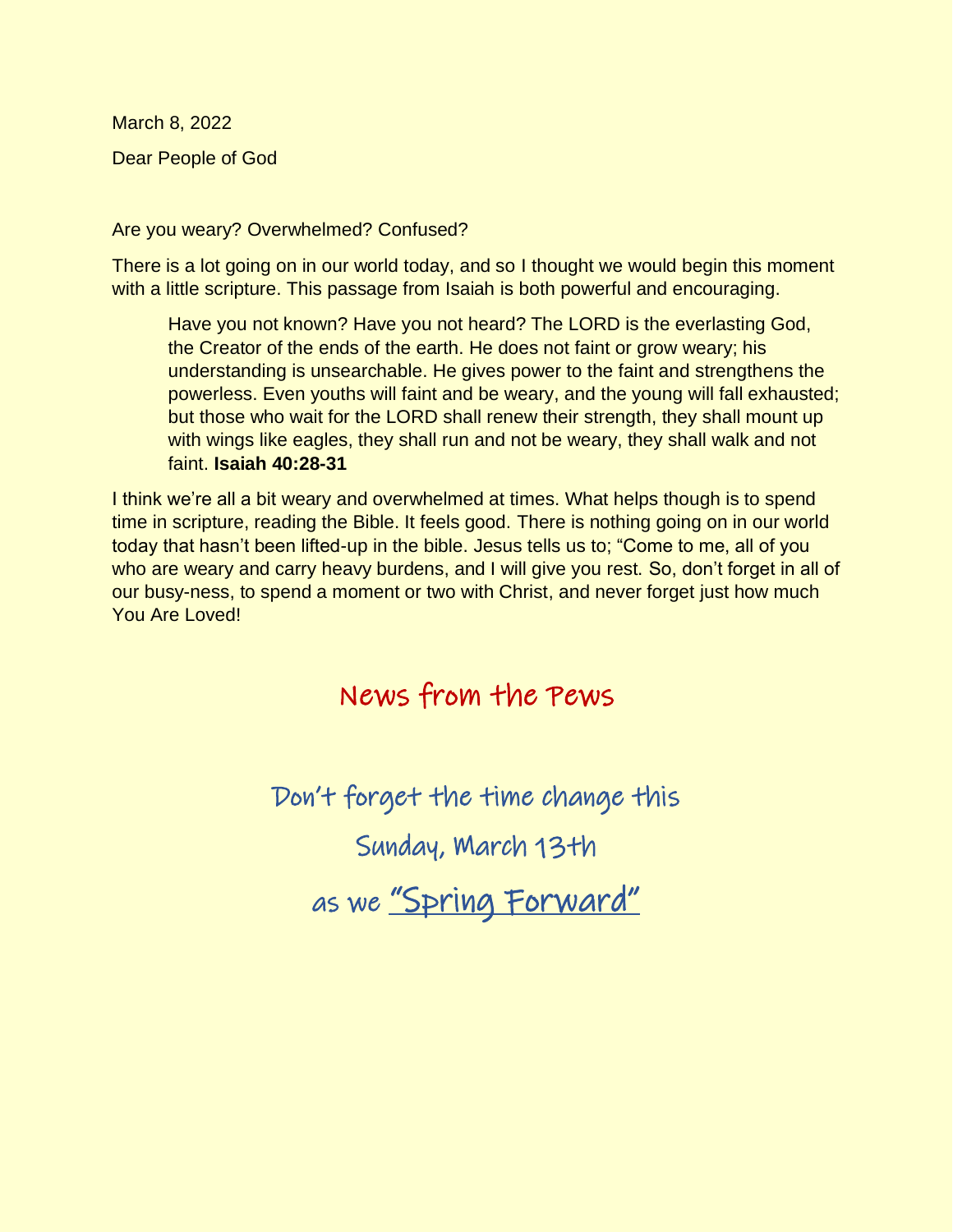# Cultivating Healthy Ministries

is a combined ministry between Hebron United Methodist Church and St. John's and we have held two events so far. Our last event, A1C screening was held on March 3<sup>rd</sup>. This event was a huge success with 30-35 people being screened. This healthy ministry is for everyone in our community.

We will let you know as soon as our next event is scheduled.

### Pancake Breakfast  $\sim$  March 20th

Come to church hungry and after worship enjoy a scrumptious pancake breakfast created and served by our confirmation students.

### $Bible$  Study  $\sim$  Wednesday

\*\*New Time\*\* 3:00 pm at church or online through Zoom.

All are welcome!

### Book Club

Meets the 2<sup>nd</sup> Saturday of every month at Hebron Library @ 10:00 am.

Questions, please see Sandy Drevalas.

### Men's group

March 31<sup>st</sup> will meet at Crandall's @ 6:00 pm

### Baptism

Join us on Sunday, April 10<sup>th</sup> (Palm Sunday) as we welcome Damian David Tillich to our church family.

### Meetings  $\sim$  all are welcome

Council ~ March  $14<sup>th</sup>$  6:30pm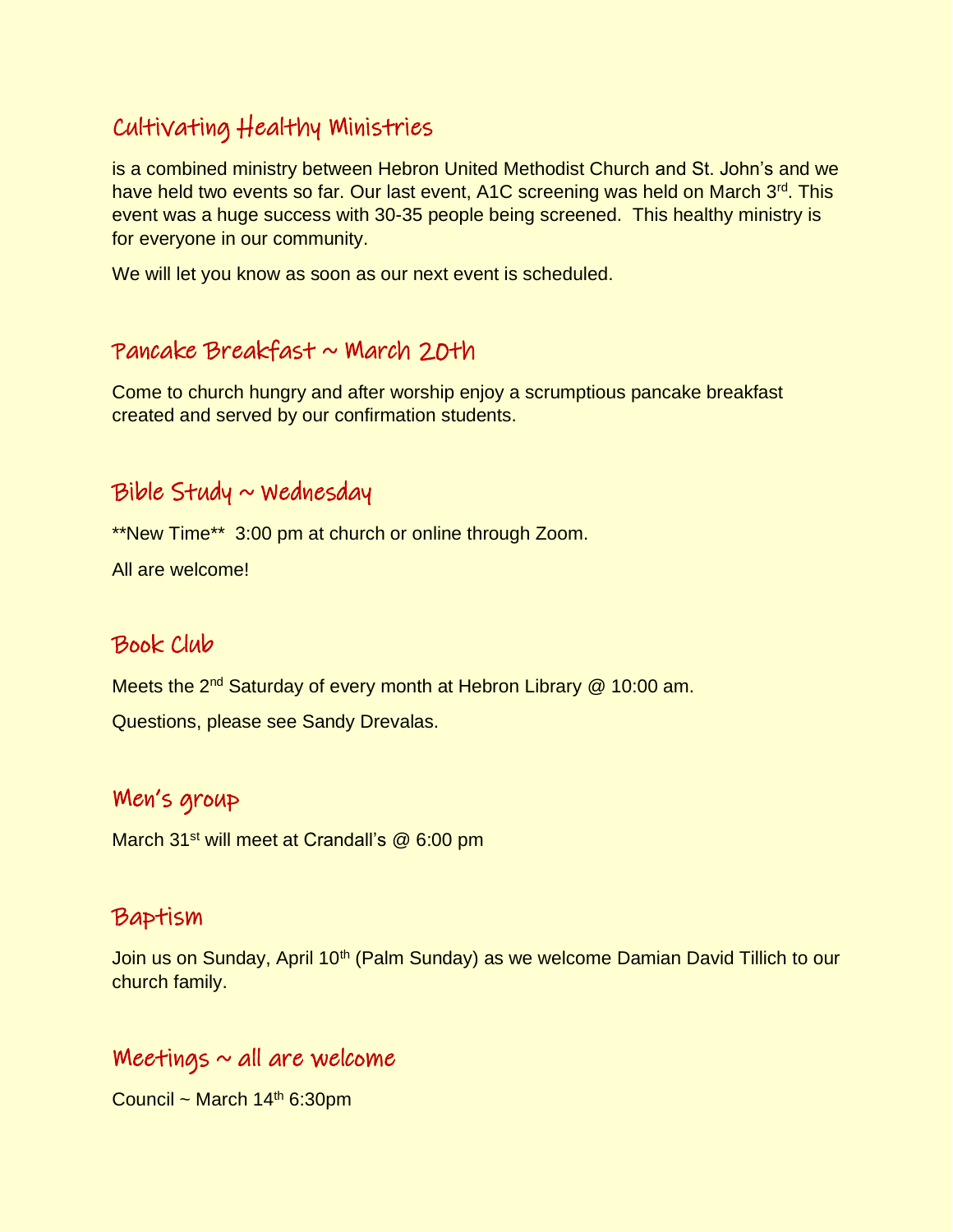Worship Team ~ March  $22<sup>nd</sup>$ , 9:00 am (Zoom)

### $***$ Survey  $\sim$  We Need your input!!!!

This year, **Christmas, and New Year's fall on Sunday**. Between the Worship team and Council, we have come up with a few options and wanted your input.

Regardless how you vote, we will have our Christmas Eve worship at 5:00 pm

#### **What we would like your input on is this:**

Would we like to **worship on Sunday**, Christmas day and New Year's Day at 9:30am?

# **OR**

Worship on **Saturday early evening for both Christmas Eve and New Year's Eve** and **NOT worship on Sunday**. We will still have everything we do on a regular Sunday service.

Yes, I know it is early 2022, but Jess and I will start planning for the end of 2022 after Easter and so far, we have only heard from one person.

We need your input. Please reply to our office email to let us know. Thank you.

# Holy week 2022

### Maundy Thursday  $\sim$

### Community service at Alden Methodist  $\overline{\omega}$  7 pm

St. John's, along with Hebron United Methodist and Alden United Methodist will come together for worship on Maundy Thursday. Our service will be held at Alden United Methodist at 7 pm.

## Good Friday  $\sim$  Stations of the Cross  $\overline{a}$  7 pm

Stations of the Cross, also called Way of the Cross is a series of 14 pictures or carvings portraying events in the Passion of Christ, from his condemnation by Pontius Pilate to his entombment. The objective of the stations is to help the Christian faithful to make a spiritual pilgrimage through contemplation of the Passion of Christ. It has become one of the most popular devotions.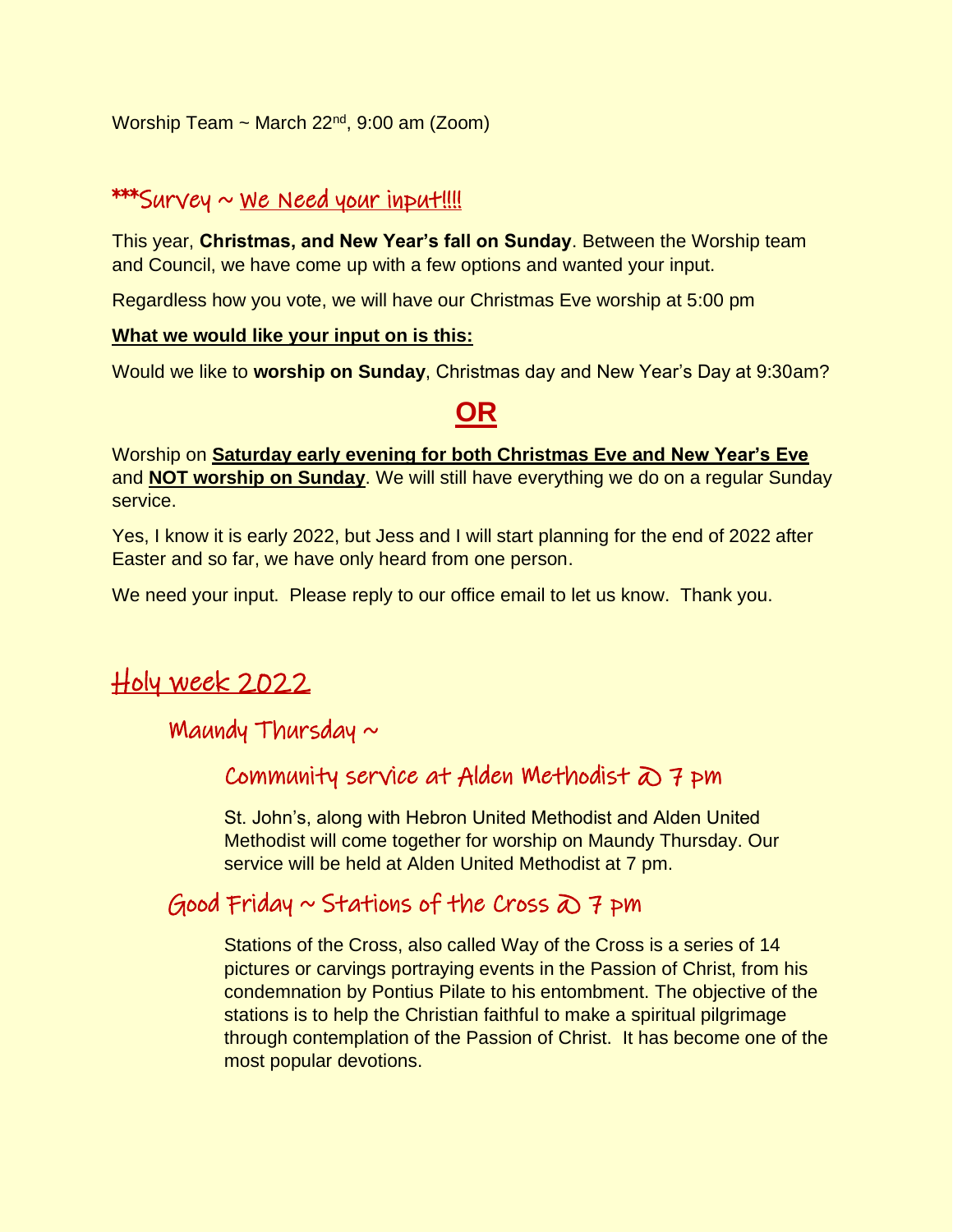# Easter Egg hunt ~ Saturday, April 16th  $\infty$  3 pm

A message from Laura Leedle:

Egg stuffing will be Sundays, April 3rd & 10th immediately following church.

I will be starting an egg hunt "fundraiser" this Sunday to help pay for candy along with asking for volunteers on the day of the egg hunt. If you need more info, please let me know! If you'd like to donate money for supplies please mark it as "Easter Egg Supplies" and include it in your offering.

#### Easter

**YAY, it's back!!!** 

Join us for Easter Breakfast ~ 8:30 am.

We are excited to bring back a much-loved tradition of celebrating Easter morning with a breakfast. Following health protocols as best we can, we will have gloved servers and will offer not only a hot breakfast, but pastries/donuts.

At 9:30 join us upstairs in the sanctuary as we celebrate the empty tomb

He is Risen! He is Risen, indeed!

## Synod Assembly

We are looking for two voting members who will commit to attending the annual Synod Assembly in June. The event (as of today) will be split between Zoom and in-person. Besides voting on the budget, council, etc., we will also be voting for a new bishop. \*\*Per Synod – you must be vaccinated.

The schedule as of today is as follows: (Each zoom event varies in time but assume 1-3 hours.)

#### Zoom events:

Sunday, June 5th will meet via Zoom \*\*required

(Adopt rules of Assembly, Ecclesiastical Ballot; Adoption of minutes; Secretary's report; Treasurer's report; Vice President's report; report results of the first ballot for synodical bishop.)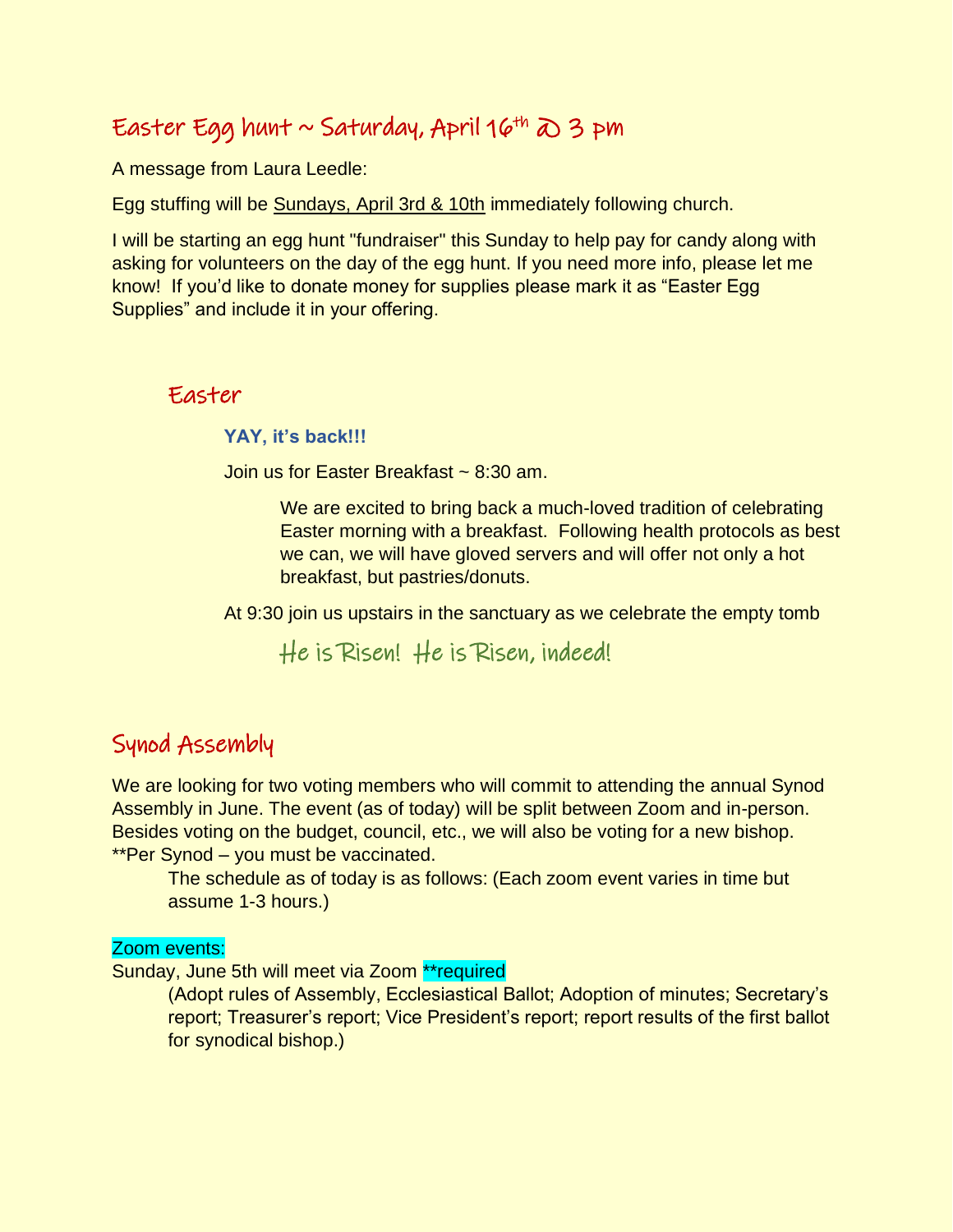Sunday, June 12th will meet via Zoom \*\*required

(Casting of the 2nd ballot for synodical bishop; reports of the ELCA Churchwide Representative; report results of 2nd ballot for synodical bishop – and if necessary, will go forward with 3rd ballot)

- Monday, June 13th, will meet (evening) via Zoom \*\*OPTIONAL but advised (Resolution Forum; budget Forum)
- Thursday, June 16th will meet via Zoom \*\*OPTIONAL but advised (A forum via Zoom with the remaining seven (plus ties) candidates for Bishop. It will be live streamed and hosted by the Synod Council Vice President. The Vice President will ask each candidate a series of predetermined questions.
- Friday, June 17th (Friday) in person at Augustana College The regular business of the assembly will continue. Casting of the 3rd ballot for synodical bishop will take place.
- Saturday, June 18th (Saturday) in person at Augustana College The regular business of the Assembly will continue. If needed a 4th ballot or 5th ballot for bishop will be held. Other business is completed and assembly closes.

Please let the office know if you are interested as registration begins soon.

## Looking ahead to May 1st

Join us as we celebrate Youth Sunday!!